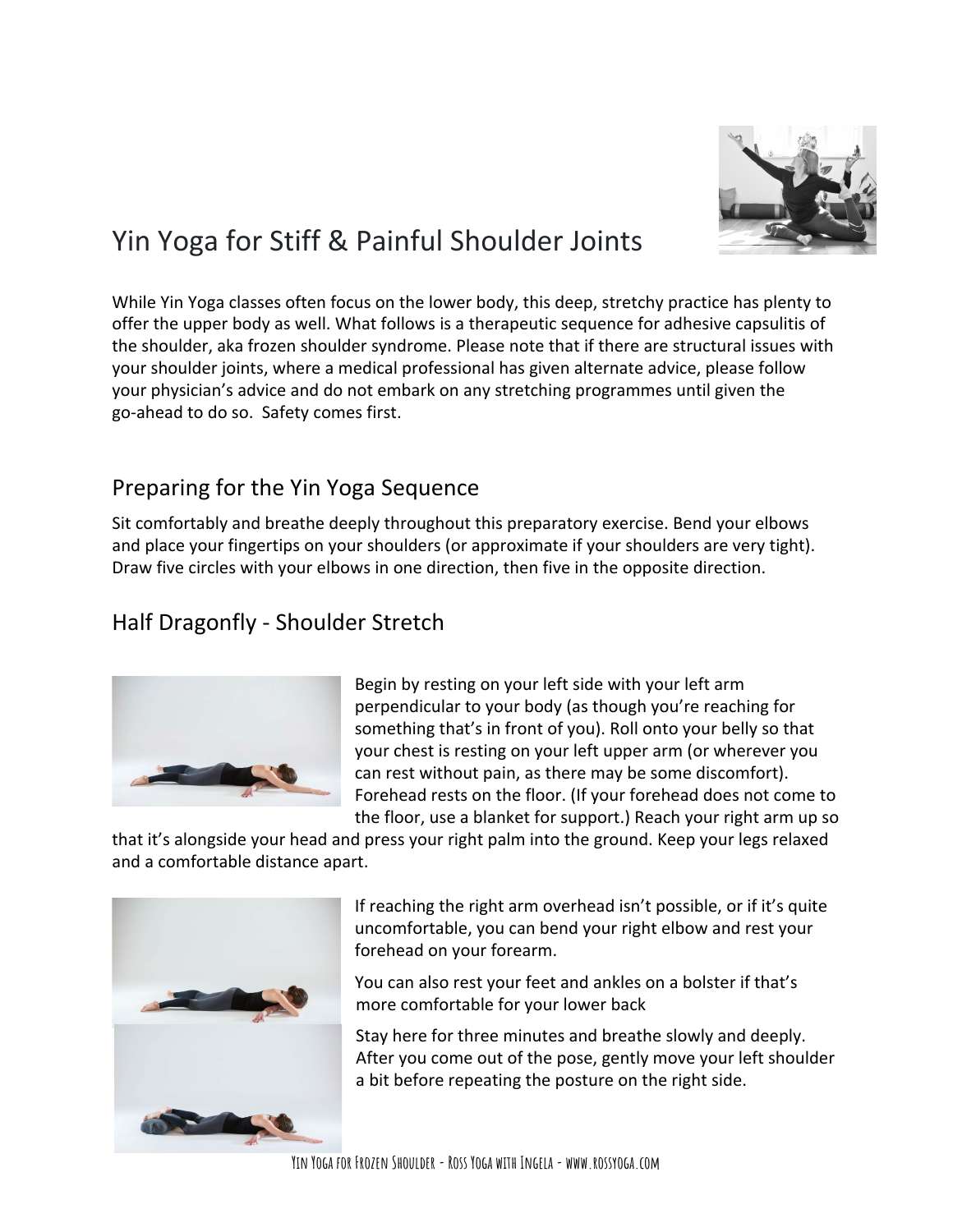#### Supported Range of Motion Pose



Place a bolster or stack of blankets horizontally above the top of your mat. Lie on your back with your head toward the top of your mat, below the bolster. You can stabilise the bottom edges of the shoulder blades on a rolled or folded blanket (as pictured) or simply lie back on the floor. You can keep your legs extended and relaxed; you can bend your knees, take your feet as wide as your mat, and let your knees rest against each other; or you can cross your legs as you would for *sukhasana* (easy

pose), as pictured on the next page. Reach your arms overhead, ideally resting your arms on the bolster or folded blankets (which can be stacked so your arms are at a comfortable height).



Your injured arm may need quite a bit of height; if one bolster isn't enough, try stacking two or adding a folded blanket.

Rest here for three or more minutes as you breathe and lengthen your spine. As your range of motion increases over the next few weeks, gradually lower the level of the support. After you move out of the pose, stretch and roll your shoulders a bit.

## Wing on the Ground



Lie on your belly and extend your left arm out to the side at about shoulder height, palm facing down. Bend your right elbow, and place your right hand under your right shoulder as you would for cobra pose. Then roll onto your left side, keeping the left arm extended. Bend your knees toward your chest so there's a 90-degree angle at your hips, and then move your right leg to the floor behind your left leg, both knees still bent. Your right hand

can remain on the floor in front of you, or you can take it behind your back, resting it on the back of your waist. Remain here for three minutes as you practice slow, deep breathing.



For a variation, you can clasp your right foot with your right hand and come into a side bow. So there is no strain, you can support the right knee with a bolster.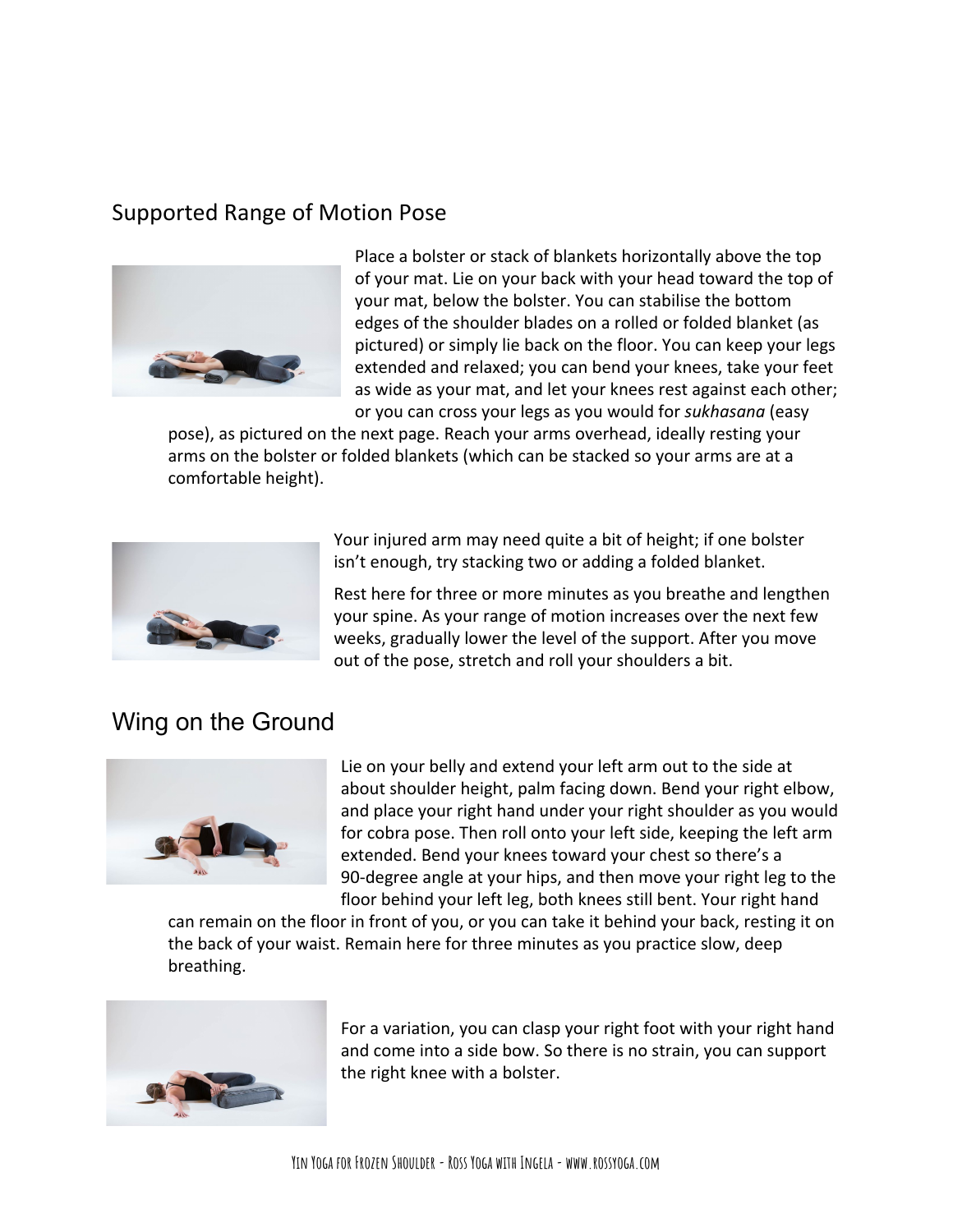To release, roll to your abdomen and shrug and move your shoulders; then change sides.

#### Supta Gomukhasana - Reclining Cow Face



While lying on your left side, bend your right arm and bring it behind you so your hand is against your back and your fingers point up (like the bottom arm of *gomukhasana,* or [cow face](https://yogainternational.com/article/view/cow-face-pose) [pose](https://yogainternational.com/article/view/cow-face-pose)). Then roll onto your back, pinning your arm underneath you. Reach your left arm overhead so it's alongside your head, bend your elbow, and lift your upper back off the ground enough so that you can reach your left hand between your shoulder

blades (like the upper arm of gomukhasana). Don't worry about clasping the hands. Bring your legs into *baddha konasana* (bound angle pose) by bending your knees, drawing the soles of your feet together, and allowing your knees to fall open to the sides. If you feel too much "tug" on your sacrum in this position, try placing blocks under your knees for extra support. Remain here for three minutes, breathing deeply. After coming out of the pose, do lots of gentle shrugging, circling, and general moving of both shoulders before proceeding to the other side.

#### Chest Opener Twist



Lie on your back and place a bolster on your left at shoulder level. Roll onto your right side. Bend your knees and, keeping them stacked, bring them up to about hip height. Reach your right arm forward, so that it's about shoulder height, with the palm up, and then reach your left arm across your body and bring your palms to touch. Next, open your left arm out to a T (feel the pectoral muscles

stretching), so that it taps the bolster, then bring it back to the starting position with palms touching. Do this three times, opening to the T-shape on the inhalation and bringing your palms back together on the exhalation, letting your gaze follow the opening and closing. Then repeat the opening to a T but allow your hand to find the bolster and rest there, working to open your chest. You can turn your head in either direction. In fact, changing your head position from one side to the other midway through the pose can provide a beneficial stretch to both sides of the chest. Hold here for three minutes, and then return to a foetal position as a counter-stretch before switching tothe other side.